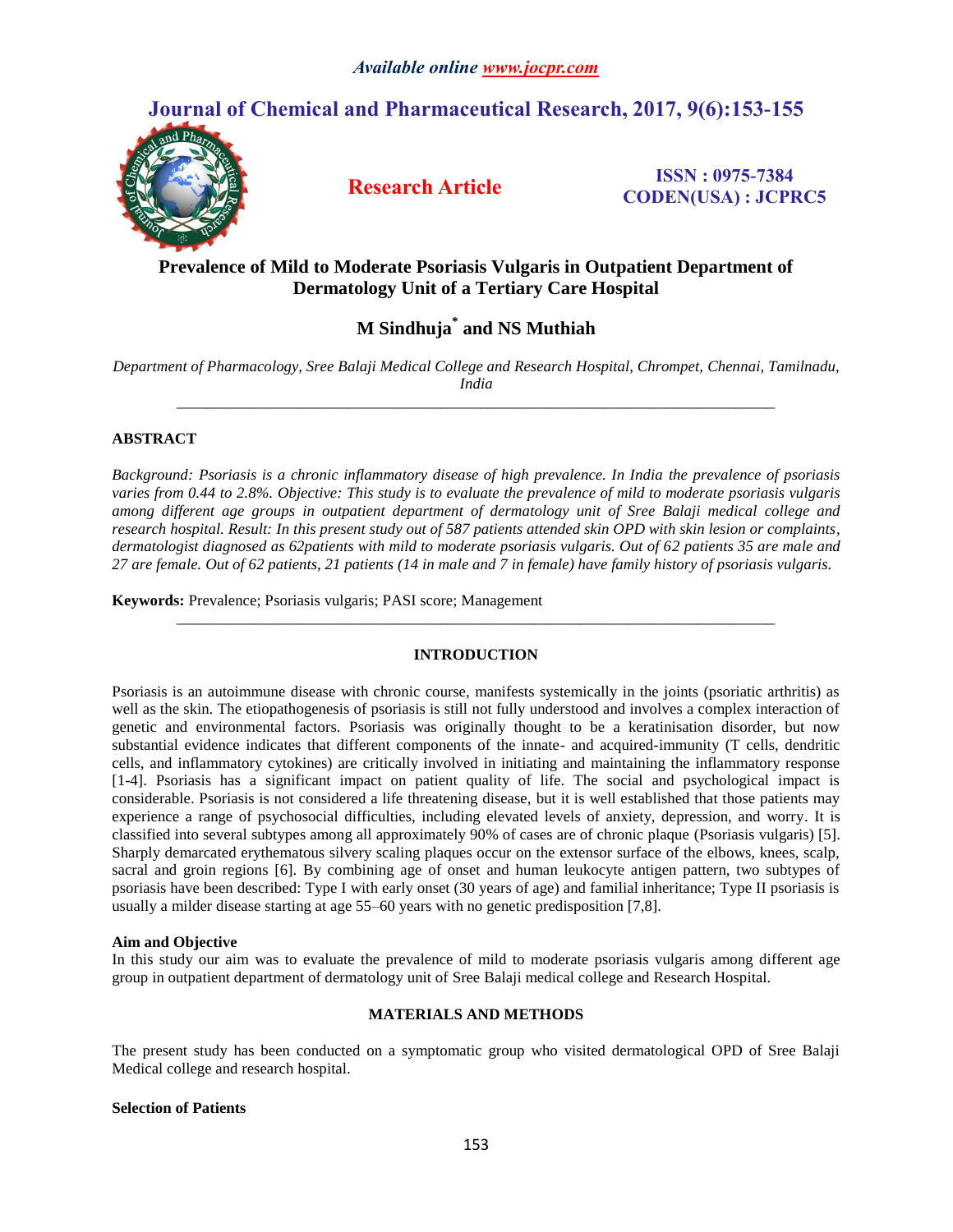Patients of all age group who visited OPD with complaint of itching or lesion were screened and then filtered after the diagnosis by dermatologist as mild to moderate psoriasis vulgaris were included in the study irrespective of their comorbid condition. A brief history about any systemic diseases was noted [9]. Most patients with psoriasis vulgaris are diagnosed clinically. The mild to moderate type was classified based on PASI scoring  $< 10$ .

 $\mathcal{L}_\mathcal{L} = \mathcal{L}_\mathcal{L}$ 

# **Pasi Score**

Psoriasis Assessment and Severity Index is used for the evaluation of measurement of the extent of the body surface area involved with consideration of the subtype of psoriasis, degree of disability and feasibility of topical therapy [10,11]. It included the body surface area affected by psoriasis in addition to three major symptoms erythema, indurations, desquamation (EID).

#### **Study Period**

This study was conducted for a period of one year from September 2015-August 2016 after approval from institutional ethics committee.

#### **RESULTS**

In this present study out of 587 patients attended skin OPD with skin lesion or complaints, dermatologist diagnosed 62 patients with mild to moderate psoriasis vulgaris. The graph shows 45-60 years age group have greater incidence of Psoriasis vulgaris infection with male predominance. Out of 62 patients 35 are male and 27 are female. Out of 62 patients, 21 patients have positive family history of psoriasis vulgaris out of that, 14 in male and 7 in female (Figures 1-3).



**Figure 1: Total mild to moderate psoriasis vulgaris cases**



**Figure 2: Male and female distribution of mild to moderate psoriasis vulgaris**